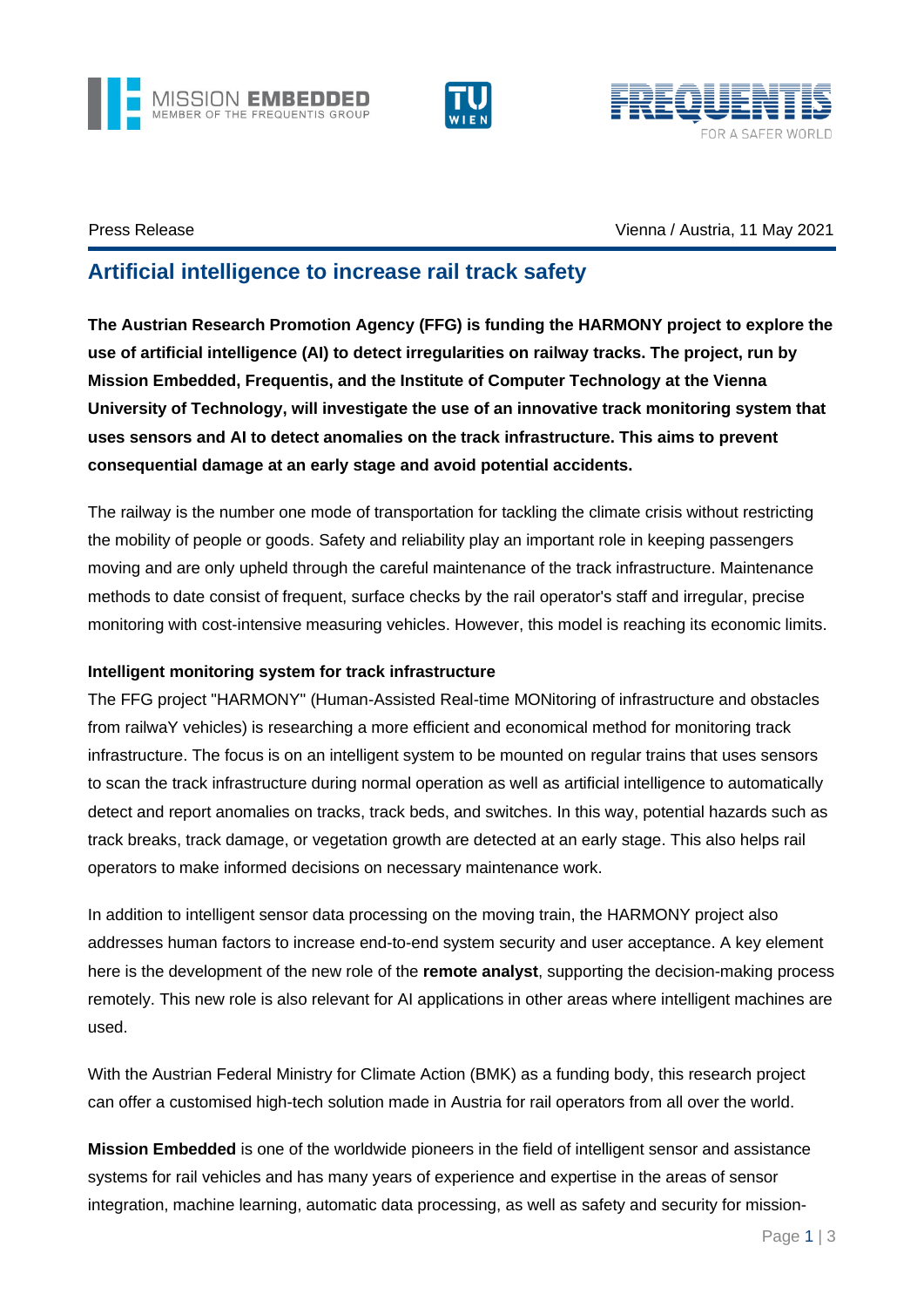





critical applications. High-quality sensor data from several previous projects lay the foundation for the present project. As consortium leader and expert for highly reliable software and hardware, Mission Embedded is mainly responsible for the technical development of the project.

The **Institute of Computer Technology** (ICT) of the Vienna University of Technology contributes its long-standing research know-how, its extensive expertise in embedded systems, embedded machine learning, as well as sensor data analysis and makes an essential contribution to the technical development.

**Frequentis - Control Room Consulting** (CRC) contributes decades of experience in safety-critical environments with process analysis and information flow design and is responsible for maximising the end-to-end security of the overall system. Frequentis CRC also addresses user-specific challenges. Key issues such as user acceptance, visualisation of multi-sensor data, and ultimately the role definition of the remote analyst, are addressed accordingly by way of stakeholder analysis, information flow analysis, and human performance analysis, among others.



© Mission Embedded

This research project is a great example of disruptive innovation – innovation that does not build on existing processes – through automation and artificial intelligence. In order to prepare for the transition in a meaningful and safe way, the current and future situation must be evaluated in depth.

The results of this challenging research project will provide a solid basis for monitoring the track infrastructure more seamlessly and cost-effectively, thus enabling even safer and more reliable rail operations.

*Promoted or financed in the programme "IKT der Zukunft" (Future of Information and Communication Technology) by the Federal Ministry for Climate Protection, Environment, Energy, Mobility, Innovation and Technology (BMK).*